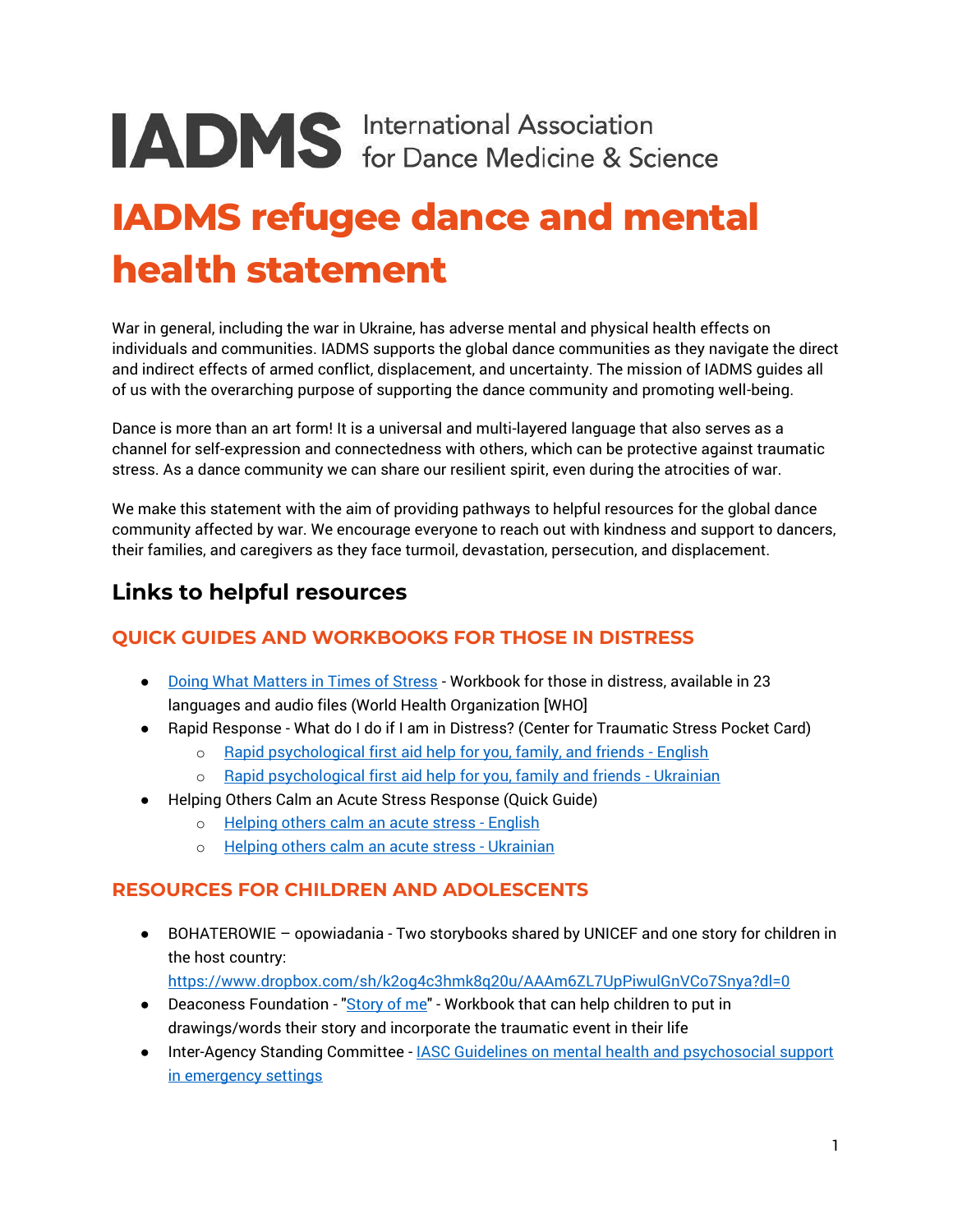● Resources to help Ukrainian children process big feelings [https://drive.google.com/drive/mobile/folders/1UrE8LMoxNH\\_AKWvn3JRvQ4I92LDj7Sep?usp=](https://drive.google.com/drive/mobile/folders/1UrE8LMoxNH_AKWvn3JRvQ4I92LDj7Sep?usp=sharing%C2%A0) **[sharing](https://drive.google.com/drive/mobile/folders/1UrE8LMoxNH_AKWvn3JRvQ4I92LDj7Sep?usp=sharing%C2%A0)** 

# **RESOURCES FOR CLINICIANS WORKING WITH CHILDREN AND ADOLESCENTS**

- Massachusetts General Hospital [Pediatric symptom checklist](https://www.massgeneral.org/psychiatry/treatments-and-services/pediatric-symptom-checklist/)
- Médecins Sans Frontières [Low-threshold psychosocial support for refugees and asylum](https://www.gewaltschutz-gu.de/fileadmin/user_upload/PDFs/final-version-project-guide-msf-germany.pdf)  [seekers](https://www.gewaltschutz-gu.de/fileadmin/user_upload/PDFs/final-version-project-guide-msf-germany.pdf)
- Pompidou Group (Recommendations for dealing with people in crisis situations and following difficult life events, in ten Languages)- [Psychological first aid for Ukrainian people](https://www.coe.int/en/web/pompidou/-/psychological-first-aid-for-ukrainian-people)

# **ORGANIZATIONS AND RESOURCE LINKS**

#### **International [Society for Traumatic Stress Studies \(ISTSS\)](https://istss.org/public-resources/war-and-disaster-resources)**

- Webinar for mental health professionals (90 minutes) , clic[k here:](https://www.youtube.com/watch?v=bengNIBSxoc) includes research results on therapeutic approaches, Mental Health and Psychosocial Support programs for refugees (UNHCR, WHO, UNICEF), practical intervention packages and guidelines for humanitarian workers
- \* PowerPoint slides of this webinar (available on the ISTSS website)
- [Inter-agency Standing Committee Reference Group on mental health and psychosocial support](https://interagencystandingcommittee.org/iasc-reference-group-on-mental-health-and-psychosocial-support-in-emergency-settings)  [in emergency settings](https://interagencystandingcommittee.org/iasc-reference-group-on-mental-health-and-psychosocial-support-in-emergency-settings)
- [Psychological first aid kit: facilitators' manual for orienting field workers](https://apps.who.int/iris/bitstream/handle/10665/102380/9789241548618_eng.pdf?sequence=1&isAllowed=y)
- [Recommendations for dealing with people in crisis](https://secureservercdn.net/160.153.137.163/7hd.35f.myftpupload.com/wp-content/uploads/2022/03/For-Helpers_en_web.pdf?time=1646850547) situations and following difficult life events
- [Sustaining psychological well-being of caregivers while caring for disaster victims](https://www.cstsonline.org/assets/media/documents/CSTS_FS_Sustaining_Psychological_Wellbeing_of_Caregivers_While%20Caring%20%20for%20Disaster%20Victims.pdf)

#### **American Psychological Association (APA)**

- [Addressing the psychological effects of war on children.](https://www.apa.org/international/united-nations/war-on-children.pdf) The American Psychological Association at the United Nations (March 4, 2022) Relevant resource
- [Psychological first aid for first responders \(SAMHSA factsheet\)](https://store.samhsa.gov/sites/default/files/d7/priv/nmh05-0210.pdf) Tips for emergency and disaster response workers Resource found on the APA website
- [Psychological First Aid -](https://traumaawareschools.org/pfa) Listen, Protect, Connect Resource for educational staff to support traumatized students
	- Resource found on the APA website
- Useful APA Resilience Resources for those working with children and others affected by war:
	- o [Children and trauma](https://www.apa.org/pi/families/resources/task-force/child-trauma) This resource does not directly address war trauma
	- o [Resilience and recovery after war: refugee children and families in the United States](https://www.apa.org/pubs/reports/refugees-full-report.pdf) This resource does not directly address war trauma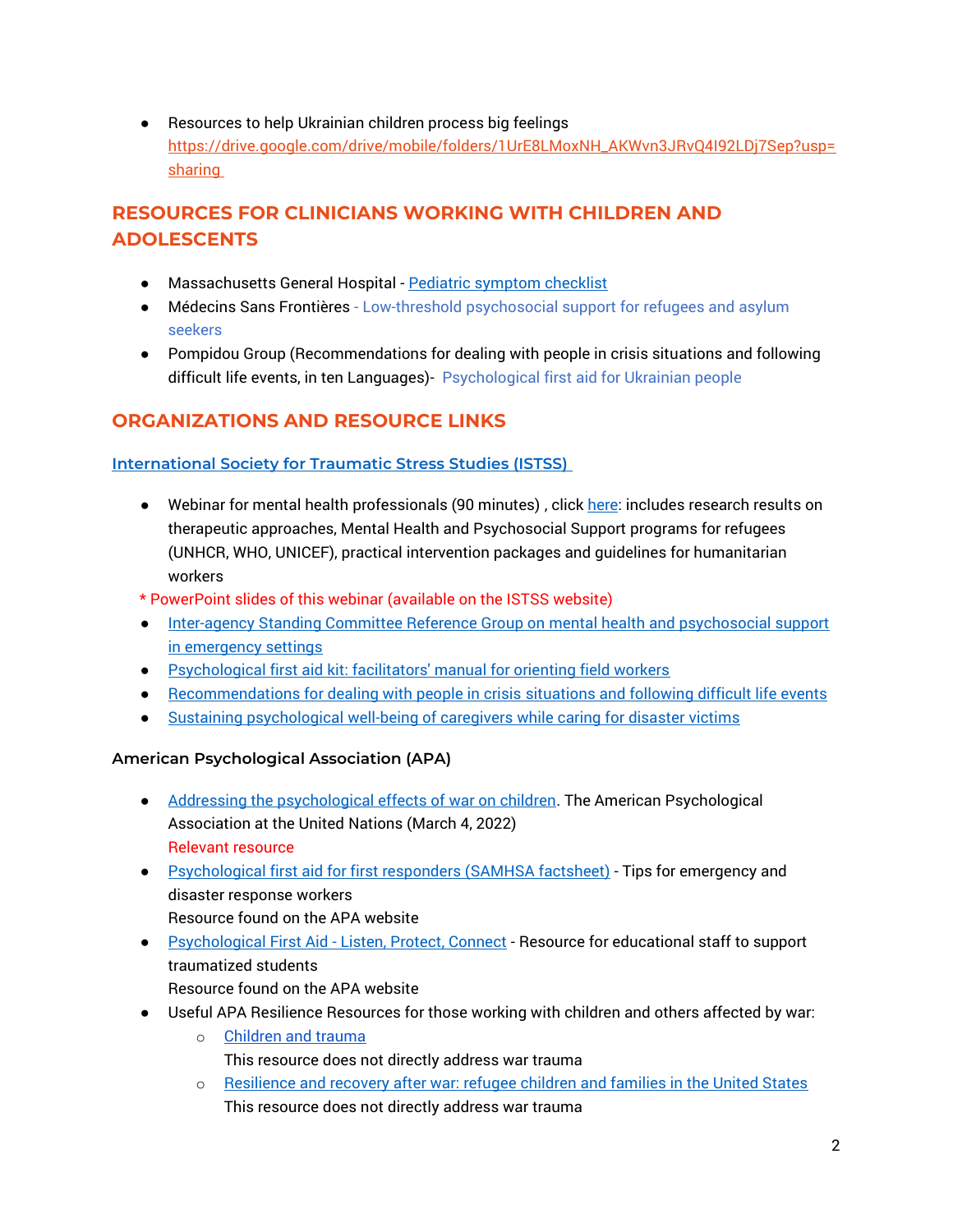- o [Resilience in a time of war: Tips for parents and teachers of teens.](https://www.apa.org/topics/resilience/teen-war) This resource addresses ways to support teenagers with vicarious trauma, affected by war in other countries
- o [Building your resilience](https://www.apa.org/topics/resilience)
- o [The road to resilience](https://www.apa.org/helpcenter/road-resilience) This resource does not directly address war trauma
- o [How to cope with traumatic stress](https://www.apa.org/topics/trauma/stress)

This resource does not directly address war trauma

#### **American Psychiatric Association (APA)**

Tips for clinicians to help protect the mental health of refugees, immigrants, and those displaced during crisis situations:

- Ensure their safety, both physical and that of the treasured belongings they may have brought (e.g., locked trunks, etc.).
- Connect them to loved ones when possible.
- Use calming techniques that are nuanced to their culture.
- Be alert to usual illnesses present in their population from diabetes to hypertension to schizophrenia.
- Remain aware and sensitive to trauma history.
- Be aware that children need the presence of caregivers and clear responses to their questions, but not to be overloaded with frightening information.
- Helping people with problem-solving is caring and supportive.
- Recruit "helpers" to assist others and have them extend your care.

#### **[Center for the Study of Traumatic Stress](https://www.cstsonline.org/) (Uniformed Services University)**

- Psychological first aid [rapid public resource for dealing with war and other disasters](https://www.cstsonline.org/education-and-training/health-campaigns/rapid-psychological-first-aid-helping)
- [War in Ukraine mental health resources](https://www.cstsonline.org/resources/resource-master-list/war-in-ukraine-mental-health-resources)

#### **CSTA additional fact sheets for the following populations:**

#### Children and families

- [Helping children understand frightening events](https://www.cstsonline.org/assets/media/documents/CSTS_FS_Helping_Children_Understand_Frightening_Events.pdf)
- [Managing the stress of children after a crisis](https://www.cstsonline.org/assets/media/documents/CSTS_FS_Managing_Stress_of_Children_After_Crisis.pdf)
- [Post disaster stress management for parents](https://www.cstsonline.org/assets/media/documents/CSTS_FS_Post_Disaster_Stress_Management_Parents.pdf)
- [Managing the stress of war and disaster](https://www.cstsonline.org/assets/media/documents/CSTS_FS_Managing_the_Stress_of%20War_and_Disaster.pdf)
- [Advancing the health of military families during deployment](https://www.cstsonline.org/assets/media/documents/CSTS_CTC_Advancing_the_Health_of_the_Family_Left_Behind_Provider.pdf)
- [Helping children cope during deployment](https://www.cstsonline.org/assets/media/documents/CSTS_C2C_Helping_Children_Cope_During_Deployment.pdf)

#### Healthcare and humanitarian aid workers

● [Information for responders on emotional reactions to human remains](https://www.cstsonline.org/assets/media/documents/CSTS_FS_Information_for_1st_Responders_Emotional_Reactions_Human_Bodies_Mass_Death.pdf)